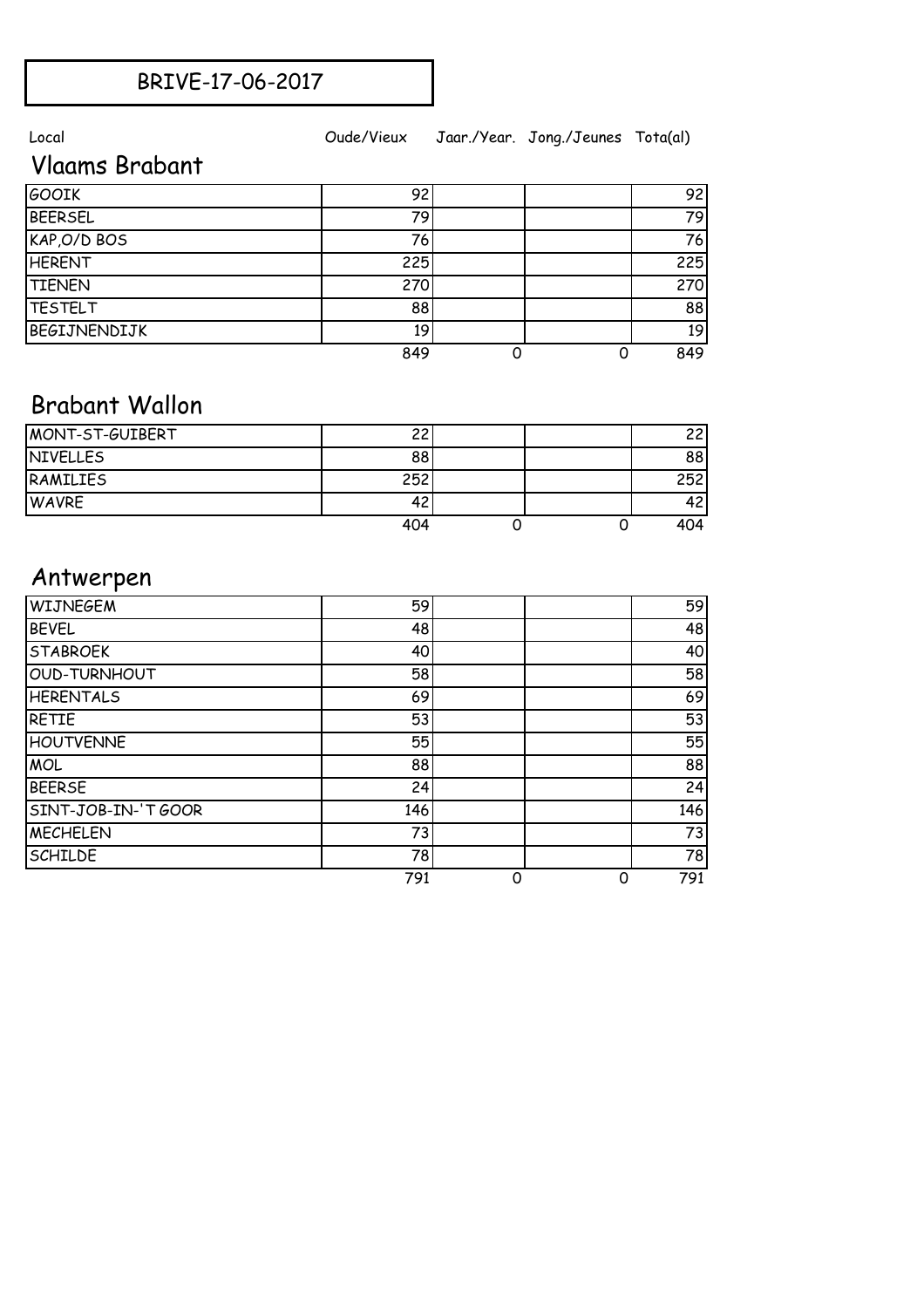# West-Vlaanderen

| <b>STEENBRUGGE</b> | 208  |   |   | 208  |
|--------------------|------|---|---|------|
| <b>AVELGEM</b>     | 67   |   |   | 67   |
| <b>ROESELARE</b>   | 146  |   |   | 146  |
| <b>GISTEL</b>      | 153  |   |   | 153  |
| <b>KORTRIJK</b>    | 175  |   |   | 175  |
| <b>REKKEM</b>      | 236  |   |   | 236  |
| <b>VLAMERTINGE</b> | 290  |   |   | 290  |
| <b>WAREGEM</b>     | 151  |   |   | 151  |
| <b>KORTEMARK</b>   | 359  |   |   | 359  |
| <b>RUISELEDE</b>   | 126  |   |   | 126  |
| <b>IEPER</b>       | 175  |   |   | 175  |
|                    | 2086 | 0 | Ω | 2086 |

## Oost-Vlaanderen

| AALST            | 167  |   | 167  |
|------------------|------|---|------|
| DENDERMONDE      | 68   |   | 68   |
| <b>NINOVE</b>    | 186  |   | 186  |
| <b>LOKEREN</b>   | 189  |   | 189  |
| SINT-GILLIS-WAAS | 105  |   | 105  |
| <b>ZOTTEGEM</b>  | 209  |   | 209  |
| <b>EEKLO</b>     | 388  |   | 388  |
| <b>MOERBEKE</b>  | 276  |   | 276  |
| <b>GENT</b>      | 107  |   | 107  |
| <b>RONSE</b>     | 182  |   | 182  |
|                  | 1877 | Ω | 1877 |

# Limburg

| SINT-LAMBRECHTS-HERK | 174 |  | 174 |
|----------------------|-----|--|-----|
| <b>MAASEIK</b>       | 113 |  | 113 |
| <b>ST TRUIDEN</b>    | 144 |  | 144 |
| <b>TONGEREN</b>      | 236 |  | 236 |
| <b>ZONHOVEN</b>      | 138 |  | 138 |
| <b>LANAKEN</b>       | 99  |  | 99  |
|                      | 904 |  | 904 |